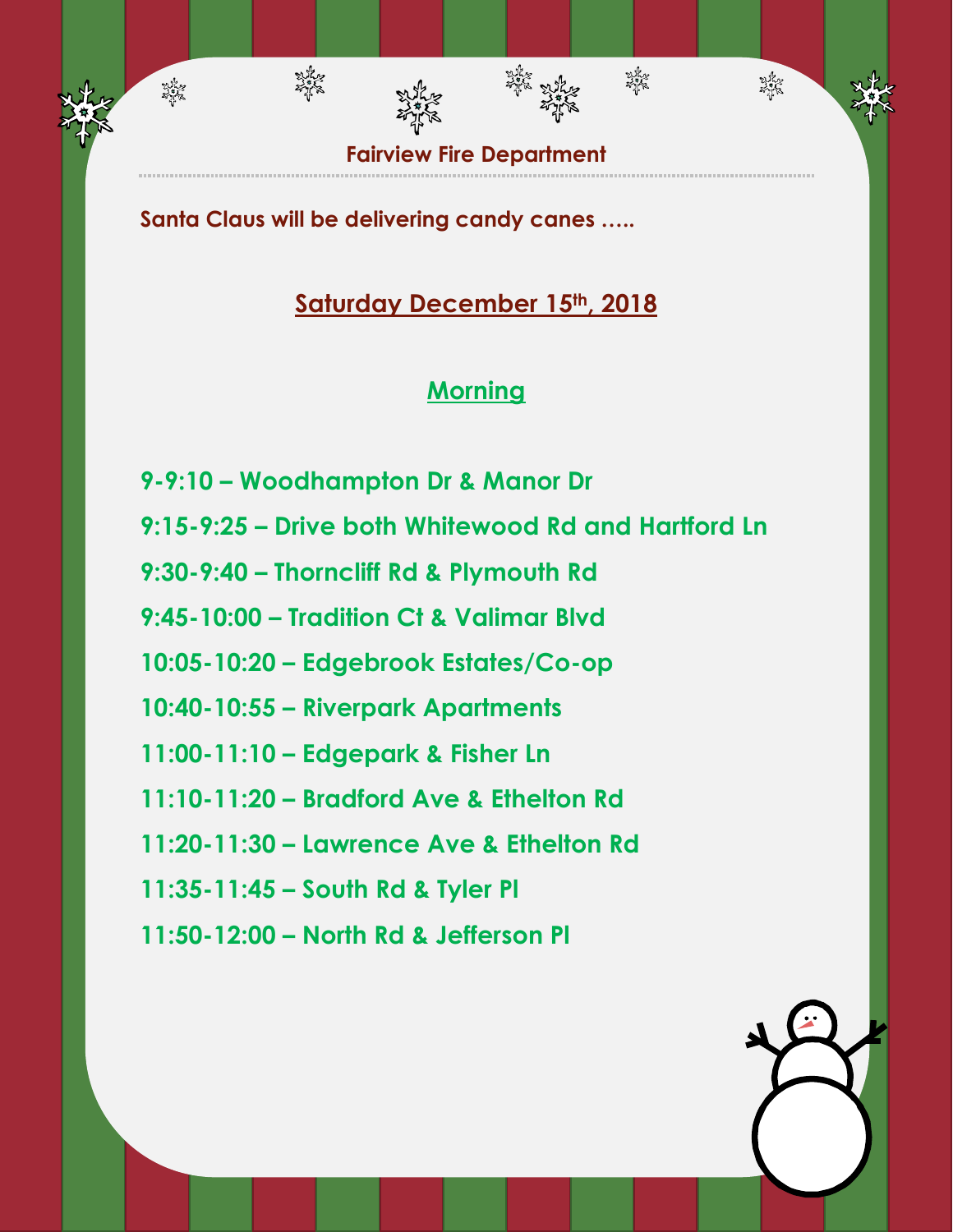**Fairview Fire Department**

绿森

滋养

翠绿

**Santa Claus will be delivering candy canes …..**

#### **Saturday December 15th, 2018**

#### **Afternoon**

**1:10-1:20 – Winding Ridge** 

淡淡

翠绿

- **1:25-1:40 – Granada Crescent Bldg 8 and 9**
- **1:45-1:55 – Totem Pole Pl & Winnetou Rd**
- **1:55-2:05 – County center rd & Jackson Pl**
- **2:05 – 2:15- Dunderave Rd & Jackson Pl**
- **2:20-2:35 – Wyndover Woods Apartments**
- **2:40-2:55 – Woodlands Hills & Park Ridge Condos**
- **3:00-3:10 – Duell Rd & County Center Rd**
- **3:15-3:30 – Randolph Rd & County Center Rd / Fulton park apts**.

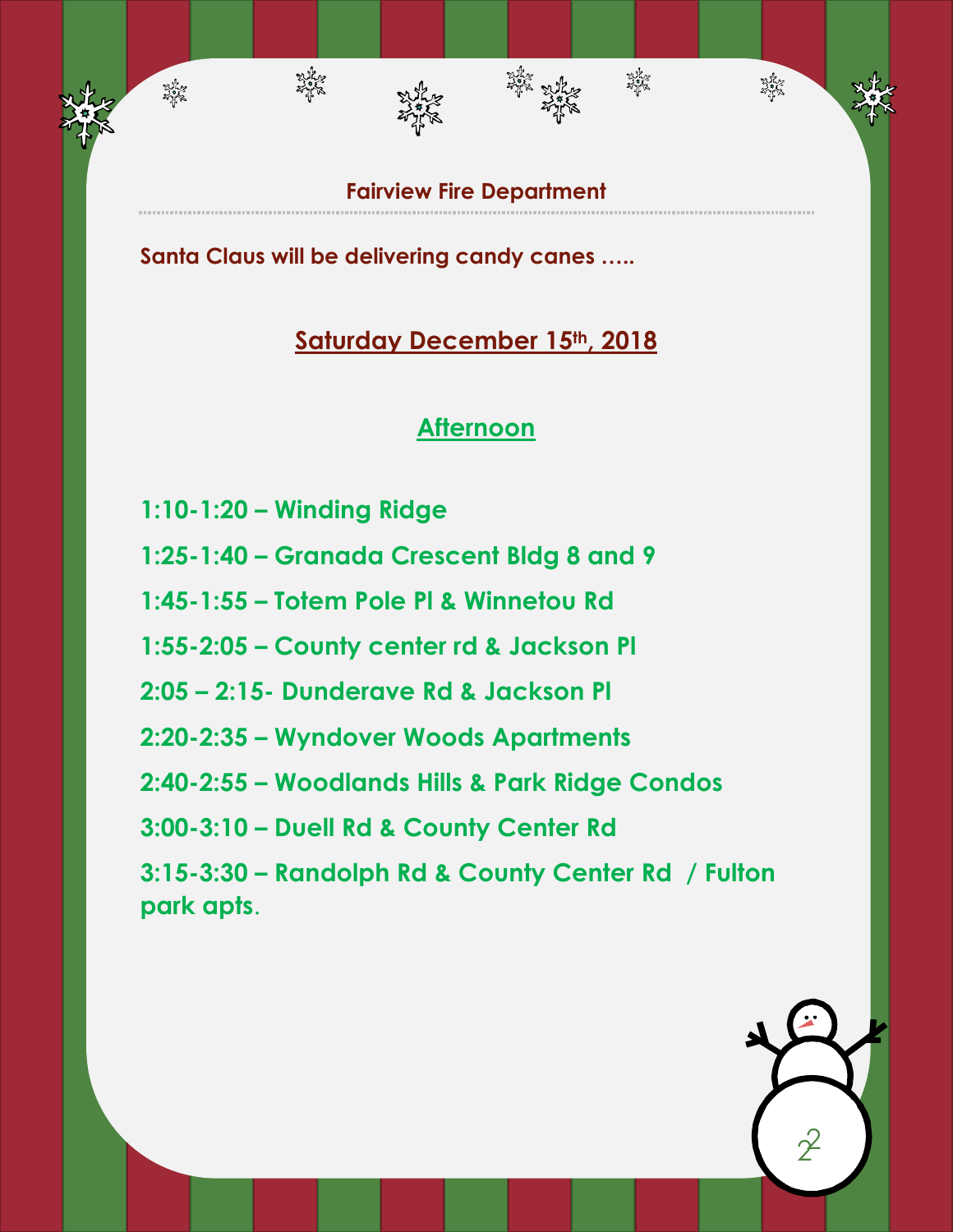**Fairview Fire Department**

鞣

淼

**Santa Claus will be delivering candy canes …..**

भूमैक<br>संगुरि

翠绿

# **Sunday December 16th, 2018**

# **Morning**

- **10:00-10:10 – Greenvale Cir & Wimbeldon Ct**
- **10:10-10:20 – Saratoga Rd & First St**
- **10:25-10:30 – Teramar Way & Fair St**
- **10:35-10:45 – New St & Gibson Ave**
- **10:50-11:00 – Longdale Ave & Rosemont Blvd**
- **11:00-11:10 – Carlton St & Florence Ave**
- **11:15-11:30 – Manhattan Ave, area of 90 & 100**
- **11:30-11:45 – Maple St, area of Greenburgh Housing**
- **11:45-11:55 – Tarryhill Way courtyard**
- **12:00-12:05 – Yosemite Ave**
- **12:10-12:20 – Stonewall Cir & Stuart Way**
- **12:20-12:30 – Summit St & Hill crest Ave**
- **12:35-12:50 – Pondside at the tennis courts**